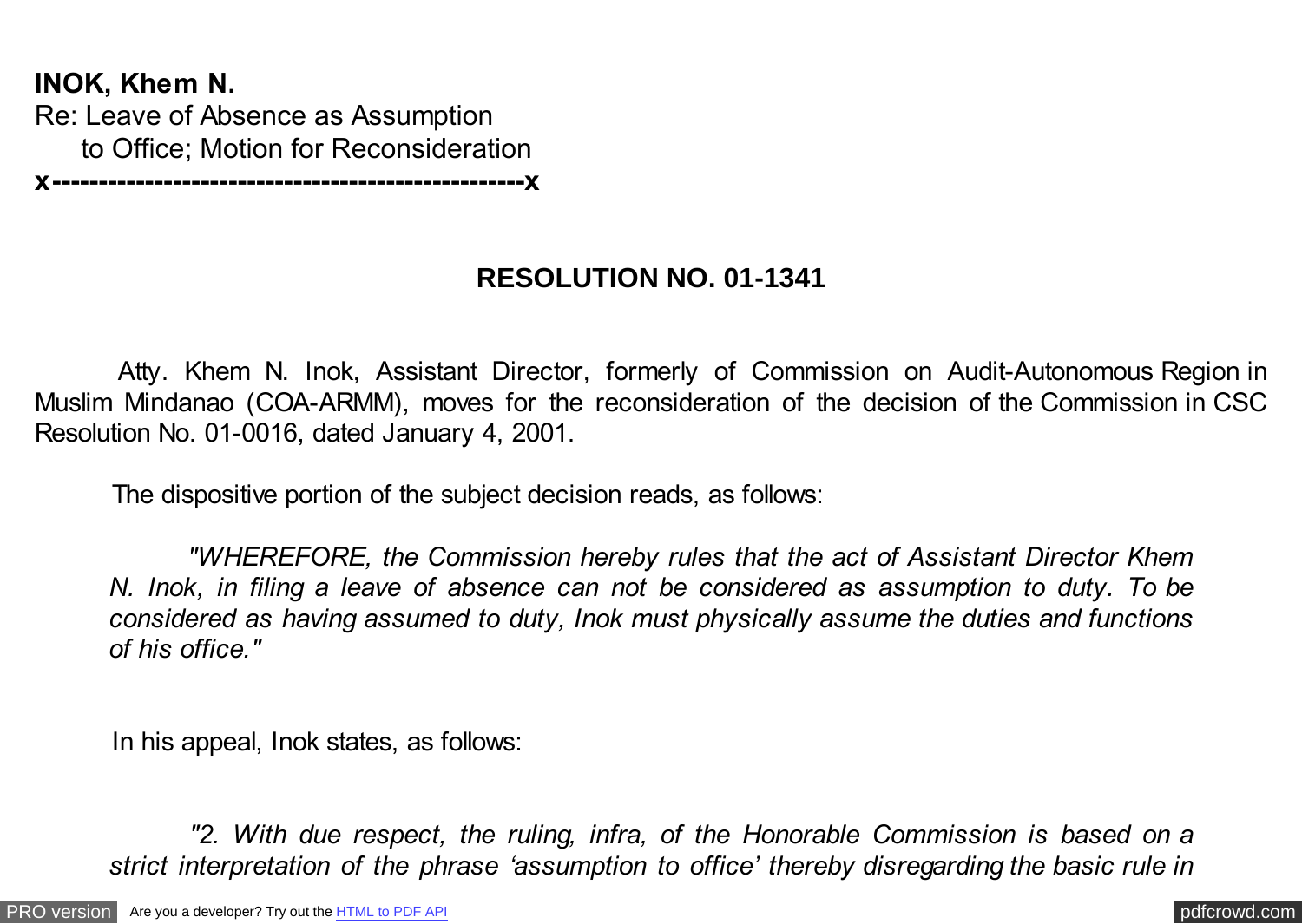*statutory construction that social legislation should be liberally construed and in the case of doubt, it should be resolved in favor of the workers.*

#### *x x x*

 *"7. Assumption to office does not necessarily mean 'physical appearance' but it could also be executed thru an 'intention to assumption by implied agreement', as distinguished from AWOL which is characterized by bad faith on part of the government employee concerned, and the fact that COA did not deny appellant's signifying to report to COA Regional Office No. X and his Notice of Assumption thru a conventional mean is a substantial compliance of Section 60, Chapter I, Title I, Book V, of the 1987 Administrative Code, and Section 49 of the Omnibus Rules on Leave x x x*

 *"8. Had COA, upon receipt of appellant's application for leave from the good director of COA Regional Office No. X, deny same application, appellant could have physically reported to office notwithstanding all the risks and other predicaments to avoid being declared AWOL and tainting his good government records which he considered as his only assets to be proud of to his family and friends.*

#### *x x x*

 *"13. From the Legal Office of the COA Central Office, Quezon City, appellant was reshuffled on April 11, 1997 to COA Regional Office in the ARMM based in Cotabato City. Based on the three-year reshuffling policy of the COA, appellant should have been reshuffled only on April 10, 2000.*

 *"14. Thus, the Commission's predicate to the effect that appellant is appointed to a particular office is not accurate. It was neither a reshuffling pursuant to COA policy nor an*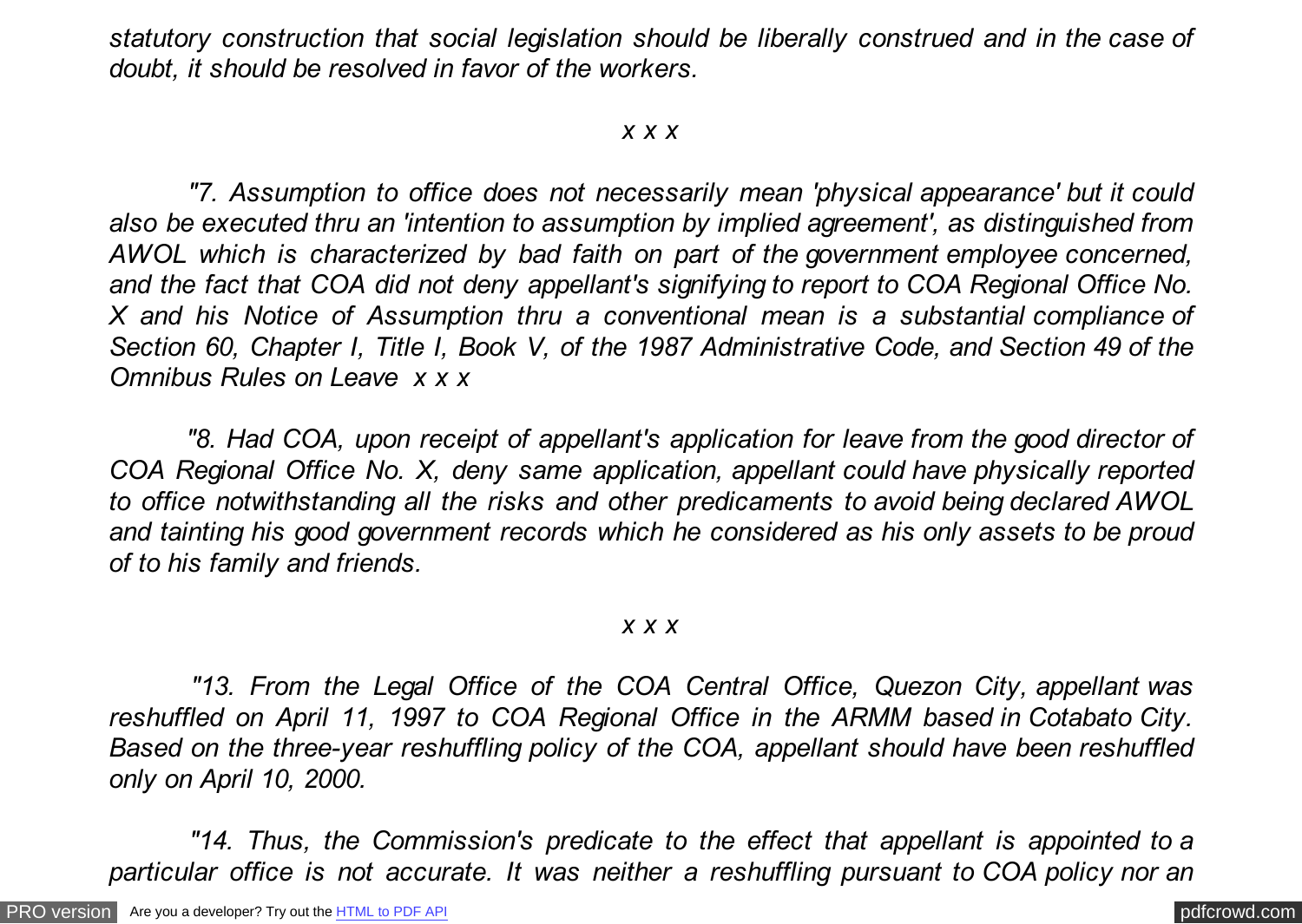*appointment to an office but it was a case of a prejudicial swapping without the consent of both parties.*

### *x x x*

 *"16. Notwithstanding the fact that his unconsented swapping to another place of assignment has tantamount to removal from office under existing jurisprudence, infra, the undersigned, expressing his gesture of utmost respect to his superior, the COA Chairman, did not question his order. Instead, he (appellant) accepted it heartedly and begged for kind understanding and manifested his intention to comply, though on a conventional way as earlier described, due to following reasons:*

## *"A. REAL RISKS TO APPELLANT'S LIFE*

 *"21. Appellant, during the period that he was on leave of absence, was only confined and virtually a prisoner in his own residence x x x. Thus, it was so very risky on the part of the undersigned to travel by land from Cotabato City to Cagayan de Oro City with only three (3) choices of routes x x x. Parenthetically, all of the underlined places thereof are known danger zones during that period specially to someone under threats like appellant.*

 *"22. Neither advisable on the part of apellant to report to Cagayan de Oro City via airplane. Apart from the fact that appellant was in the state of an extreme financial distress and can not afford the high cost of fares from Cotabato City to Manila then to Cagayan de Oro City and vise versa, it was likewise risky then to travel from apellant's residence to Awang Airport as the areas in going to said airport are also dangerous for someone under threats.*

 *"23. When the threats have calm down, appellant reported physically reported to Cagayan de Oro City after the expiration of his first application for leave of absence.*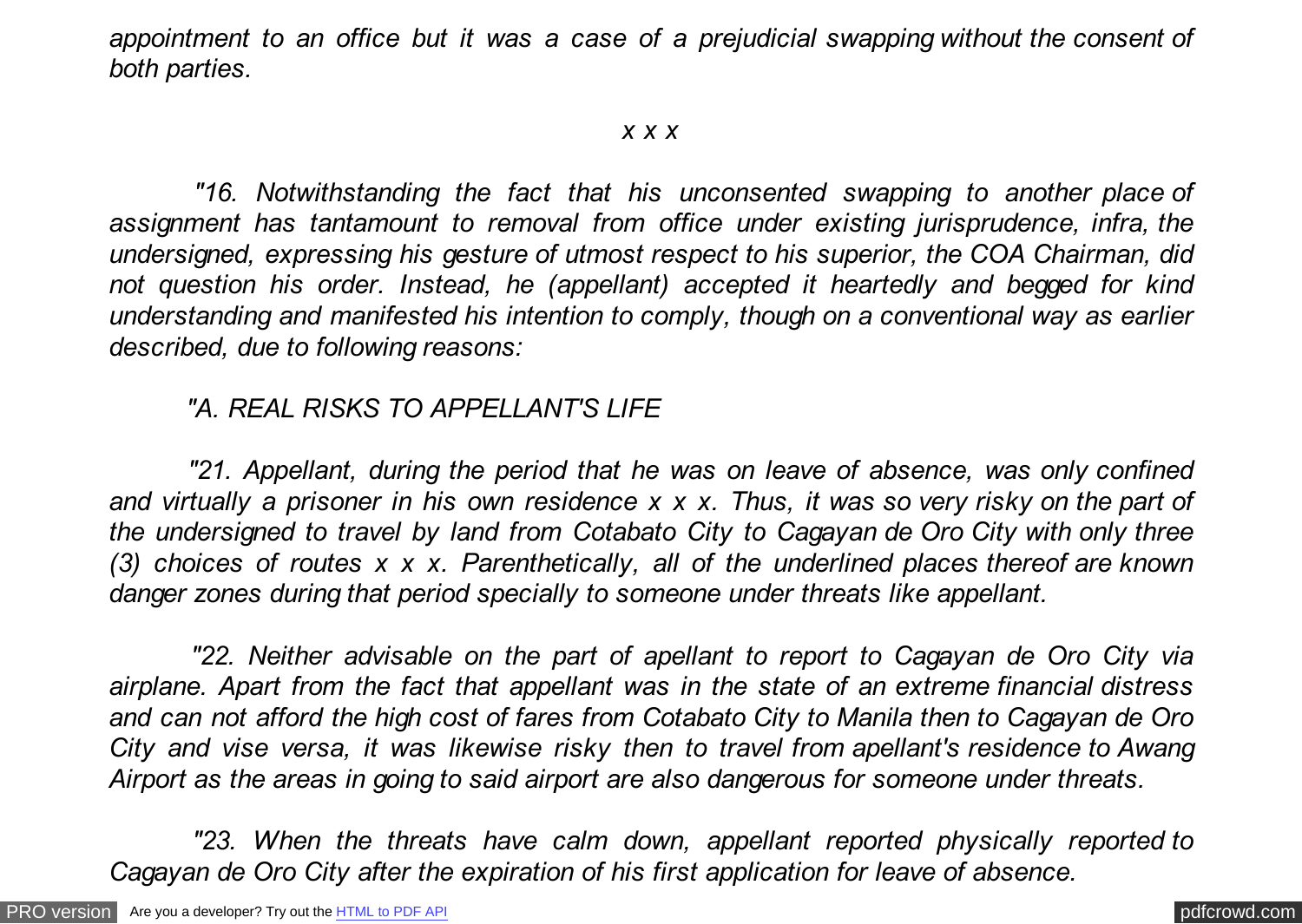## *"B. PRE-JUDICIAL TO APPELLANT'S FAMILY*

 *"24. x x x appellant enrolled his only child, Erick Jay Inok, who was then five (5) years of age, in the pre-school curriculum of the Cotabato City Pilot Elementary School to enable the child to qualify in grade-one in the following school year. Knowing that he is already fifty (50) years of age, appellant can not afford to delay the schooling of his only child.*

 *"25. During that period, Erick Jay was undergoing a three-time a day medication for tuberculin for six (6) months. As a single parent and knowing the inaccessibility of Cagayan de Oro City from Cotabato City by land transportation coupled by the obtaining peace and order circumstances, appellant can not entrust his only child under the care of anyone in Cotabato City.*

*"C. REAL RISK TO THE CAREER GROWTH OF APPELLANT AND MANY OTHER OFFICIALS OF COMMISSIONAL COMMISSIONS*

*"31. As acknowledged by the Honorable Commission in its assailed resolution, one of the reasons that appellant had taken leave of absence because he wanted to concentrate in the preparation of the simultaneous memorandum required by the court since appellant was the petitioner and counsel, himself, in the said case.*

*"32. Petitioner could not have probably won the case in the appellate Court if appellant did not sacrifice to take a leave of absence.*

 *"33. Thus, as guardian of the morale, career growth and interest of public servants under the Constitution, the Honorable Commission should at least protect appellant's clean government service rather than allow it to be soiled with its subject resolution."*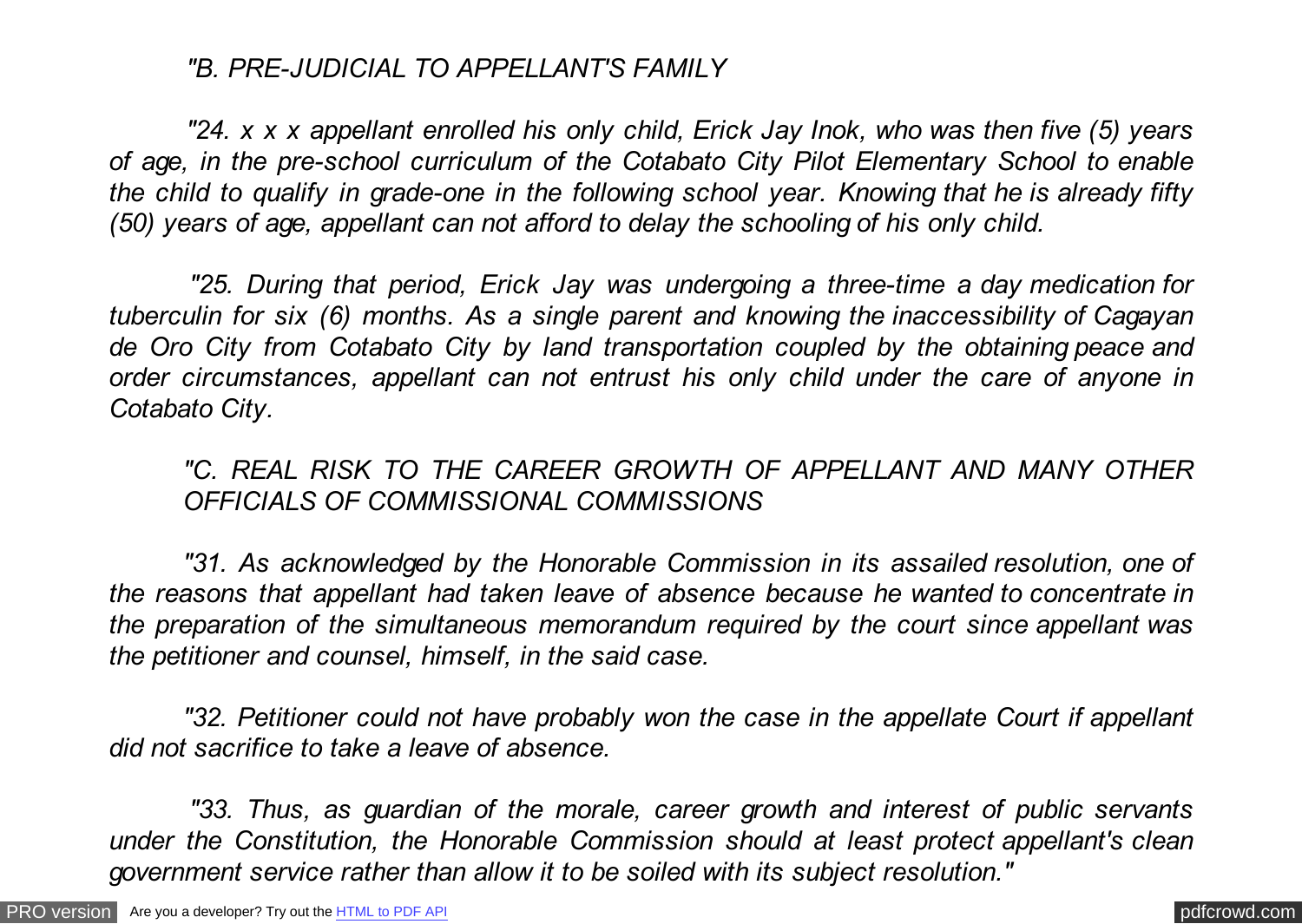Records show that Santos M. Alquizalas, General Counsel, COA, Commonwealth Avenue, Quezon City, sought the opinion of the Commission on whether the filing of a leave of absence can be considered as constructive assumption to duty of Atty. Khem N. Inok.

 On September 8, 1999, Atty. Inok, Assistant Director, COA-ARMM, Cotabato City was issued COA Reassignment Order No. 99-194, reassigning him to COA Regional Office No. X, Cagayan de Oro City. Signifying his acceptance and intention to report to the Regional Office, Atty. Inok sent through registered mail a letter addressed to the Director of COA Regional Office No. X, containing a Notice of Assumption in Office. In the letter, Atty. Inok informed the Director that he would file a leave of absence from October 8, 1999 to October 31, 1999 in order to concentrate on preparing the simultaneous memoranda required by the Court of Appeals. To avoid expenses in going to Cagayan de Oro City, Atty. Inok also requested that he be considered to have constructively assumed office effective October 8, 1999. Attached to the letter is the application for vacation leave of absence and records of attendance.

 Leave of absence is generally defined as a right granted to officials and employees not to report for work with or without pay as may be provided by law and as the rules prescribe in Rule XVI of the Omnibus Rules Implementing Book V of Executive Order No. 292. Although leave of absence is a right given to officials and employees, the application for the same must be on a prescribed form for action by the proper head of agency. In this case, Atty. Inok applied for a vacation leave. Relevant thereto, **Sections 49 and 52 of the Omnibus Rules on Leave, CSC Memorandum Circular No. 41, s. 1998 as amended by CSC MC No. 14, s. 1999**, provide as follows:

 *"Sec. 49. Period within which to act on leave application. – Whenever the application for leave of absence, including terminal leave, is not acted upon by the head of agency or his duly authorized representative within five (5) working days after receipt thereof, the application for leave of absence shall be deemed approved."*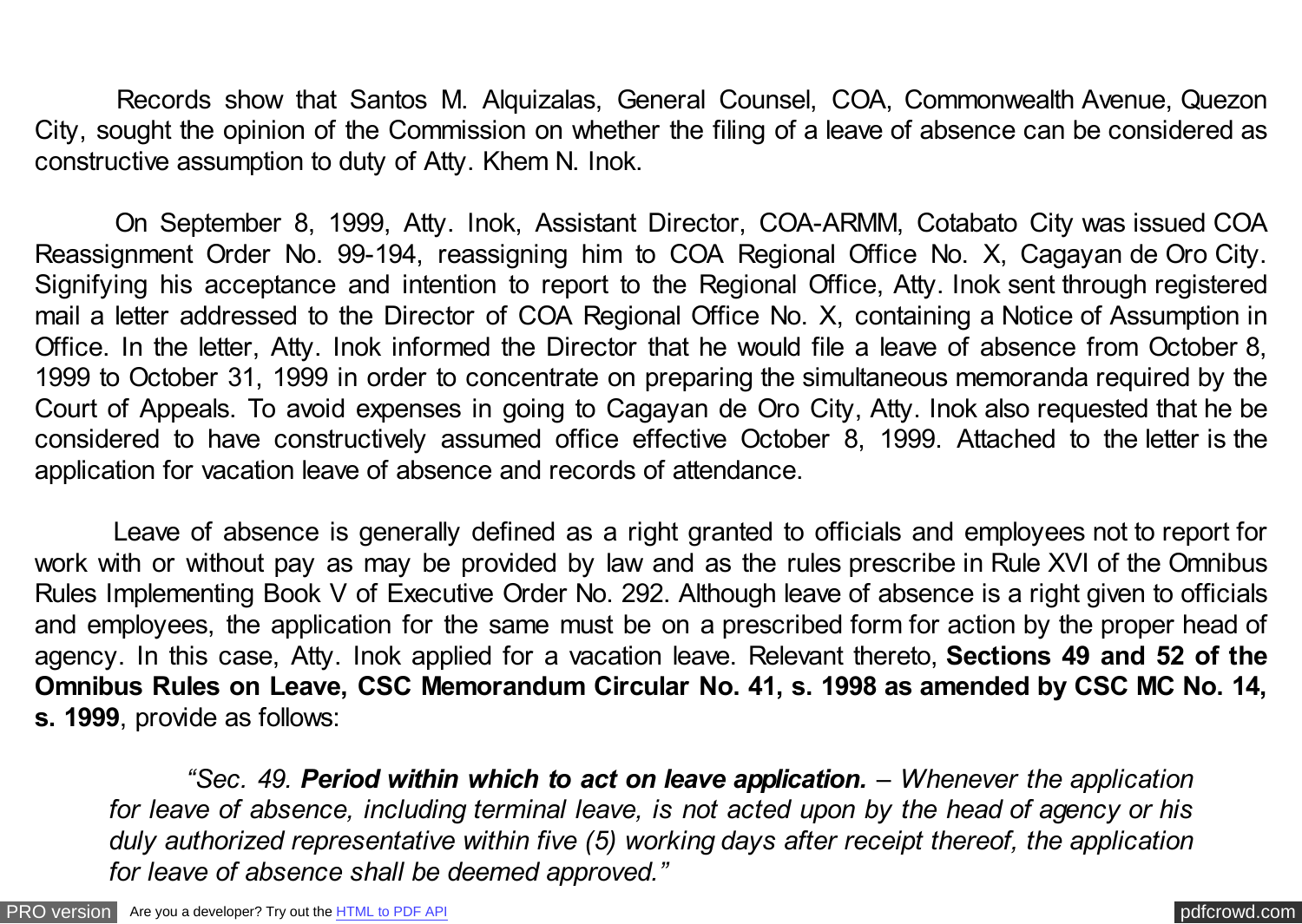"Sec*. 52. Approval of vacation leave. – Leave of absence for any reason other than illness of an official or employee or of any member of his immediate family must be contingent upon the needs of the service. Hence, the grant of vacation leave shall be at the discretion of the head of department/agency."*

From the foregoing, it is evident that the grant of vacation leave is at the discretion of the head of agency, which in this case is the Director of Regional Office No. X. As the records do not show whether the application for leave was properly approved or not, such application shall be deemed approved if it is not acted upon by the head of agency or his duly authorized representative within five working days after receipt thereof.

 It is provided under **Section 64 of the aforecited Omnibus Rules on Leave,** that the position of an employee though on vacation leave is not considered vacant.**.** Corollary to that, **Section 28** of the same rules provides that, *the term 'actual service' refers to the period of continuous service since the appointment of the official or employee concerned, including the periods covered by any previously approved leave with pay.* Thus, an employee is considered to be a lawful holder of the functions of his office even while on vacation or sick leave and deemed on actual service during the period of his approved leave with pay.

 It must be underscored that the head of agency is in the best position to determine whether to approve or disapprove an application for vacation leave, taking into consideration the exigency of the service as well as the reasons of the employee in filing an application for leave of absence. In this case, the application for leave of absence by Atty. Inok addressed to the Director of COA Region X, is an indication that he recognizes the authority of the head of agency. Since the application for leave of Inok is deemed to have been approved by the head of agency, then, he may be considered to have assumed duty, as such approval has the effect of acquiescing to the request of the applicant and the head of agency having acquired ascendancy over Atty. Inok.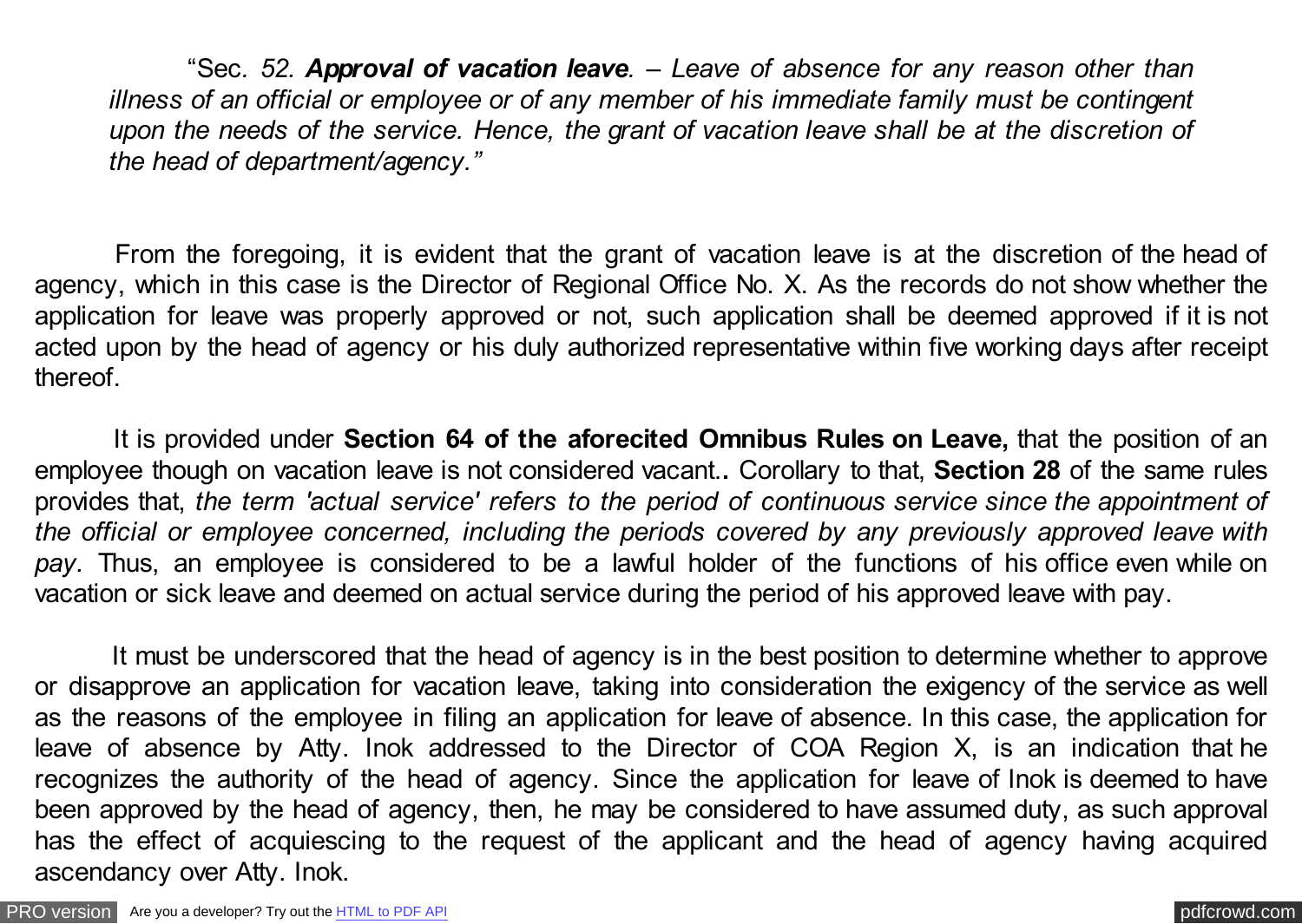At this juncture, it must be considered that, this case involves reassignment only and not a new appointment where actual assumption to duty is required for the completion of the appointment. In cases of reassignment, the filing of a leave of absence may be considered as constructive assumption to duty if the head of agency concerned approved or is deemed to have approved the application.

Finally, the Commission notes that the reasons of Atty. Inok for filing a leave of absence are justified. We give credit to his assertion that, despite the dangers to himself, he would have physically assumed duty if only he was informed that his application for leave was disapproved. In the same manner, the Commission gives consideration to the request of the appellant for liberal interpretation of the phrase 'assumption to office' for humanitarian reasons.

 **WHEREFORE**, the Motion for Consideration of Atty. Khem N. Inok is hereby **GRANTED**. CSC Resolution No. 01-10016 is modified to the extent that in case of a new appointment, physical assumption of the duties and functions of the office is required before one may be considered to have assumed duty. In case of reassignment, the filing of a leave of absence may be considered as constructive assumption to duty if the head of agency concerned approved or is deemed to have approved the application.

Quezon City, **AUGUST 8, 2001**

(signed) **J. WALDEMAR V. VALMORES** Commissioner

(signed)